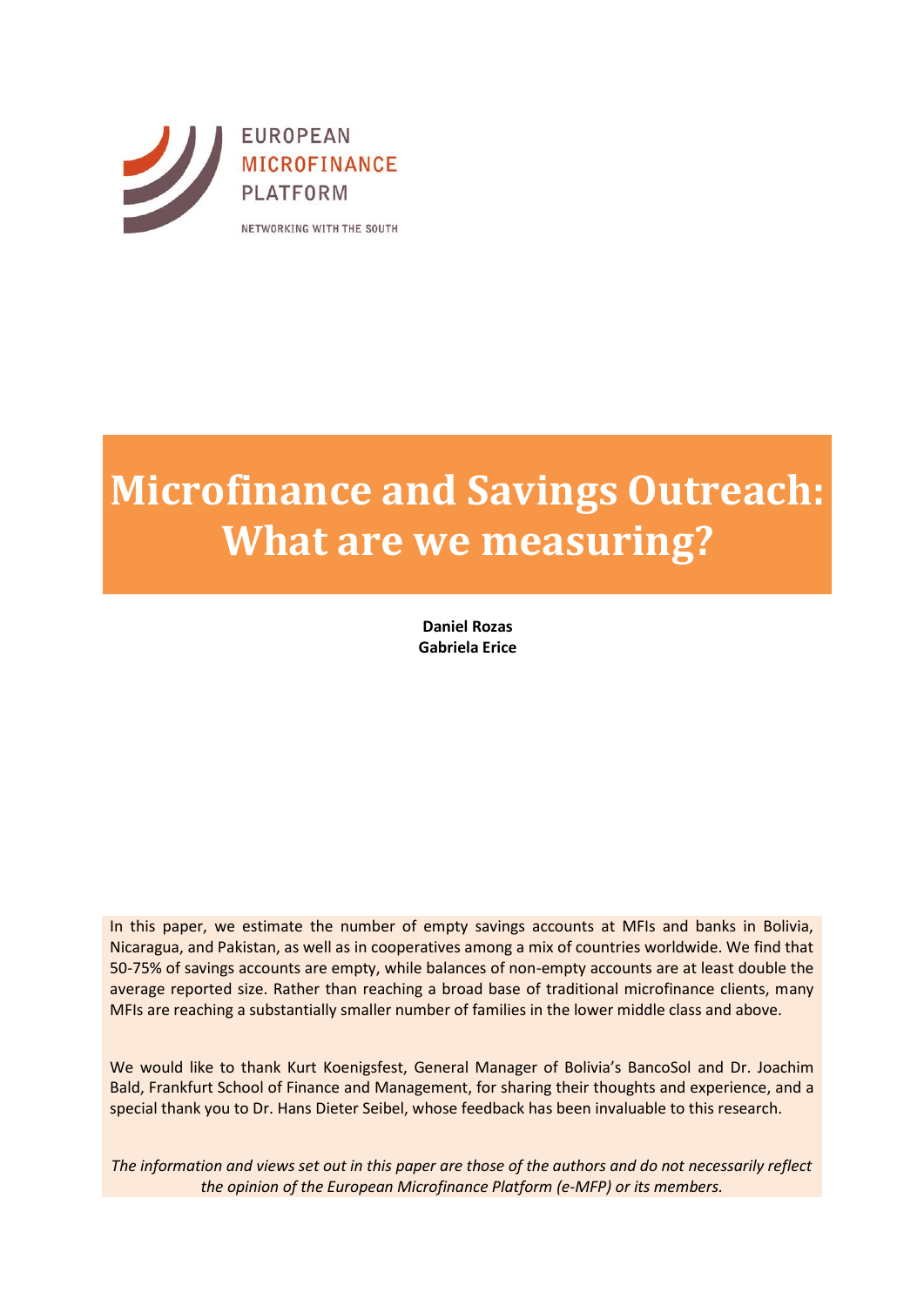## **Preface**

For years, credit was the driving force behind microfinance. But times have changed. Instead of credit, we now speak of financial inclusion, and expanding access to savings now stands as one of the topmost objectives for the sector. That is certainly the goal of many of e-MFP's members.

We also live in the age of metrics, where success depends on demonstrating that objectives have been met. So how do we know if we are succeeding in expanding access to savings? For most of us, the chief metric is the number of savers or savings accounts reported by one or more microfinance institutions (MFIs). This is often coupled with the average account balance as a proxy for depth of outreach – the smaller the average balance, the poorer the client. Or so we assume.

Metrics are meant to be an accurate reflection of reality, yet in the case of measuring savings, these metrics are like shadows cast by an evening light – gross distortions of the reality they are supposed to represent. That is the unfortunate finding of our research, which suggests that half or more of the savings accounts reported by MFIs are empty. The majority of savings clients are but illusions whose long shadows obscure the real savers. We are thus doubly tricked – led to believe that more clients are saving than is the case, and that the clients who save are poorer than they really are. And this is not a matter of a few outliers – it is more often the rule than the exception.

Empty savings accounts are not necessarily a problem in itself. They reflect the complex reality of financial services for the poor, as much on the part of the clients as of the financial institutions who serve them. Clients may use accounts as a means to receive payments rather than as vehicles for saving – an important financial service in its own right. In other cases, such accounts may facilitate transactions between the institution and the client. We certainly do not advocate closing empty accounts as a matter of course.

Rather, our aim is to highlight the serious problems with how savings outreach is measured. Distortions in reporting are not inevitable – with proper attention, a clear system of savings reporting is a realistic goal. We hope that this paper will bring focus to the issue, and help change how savings accounts are reported.

It is time we abandon the shadows and face the full complexity of real savings outreach.

Daniel Rozas and Gabriela Erice

European Microfinance Platform (e-MFP) Luxembourg, March 2014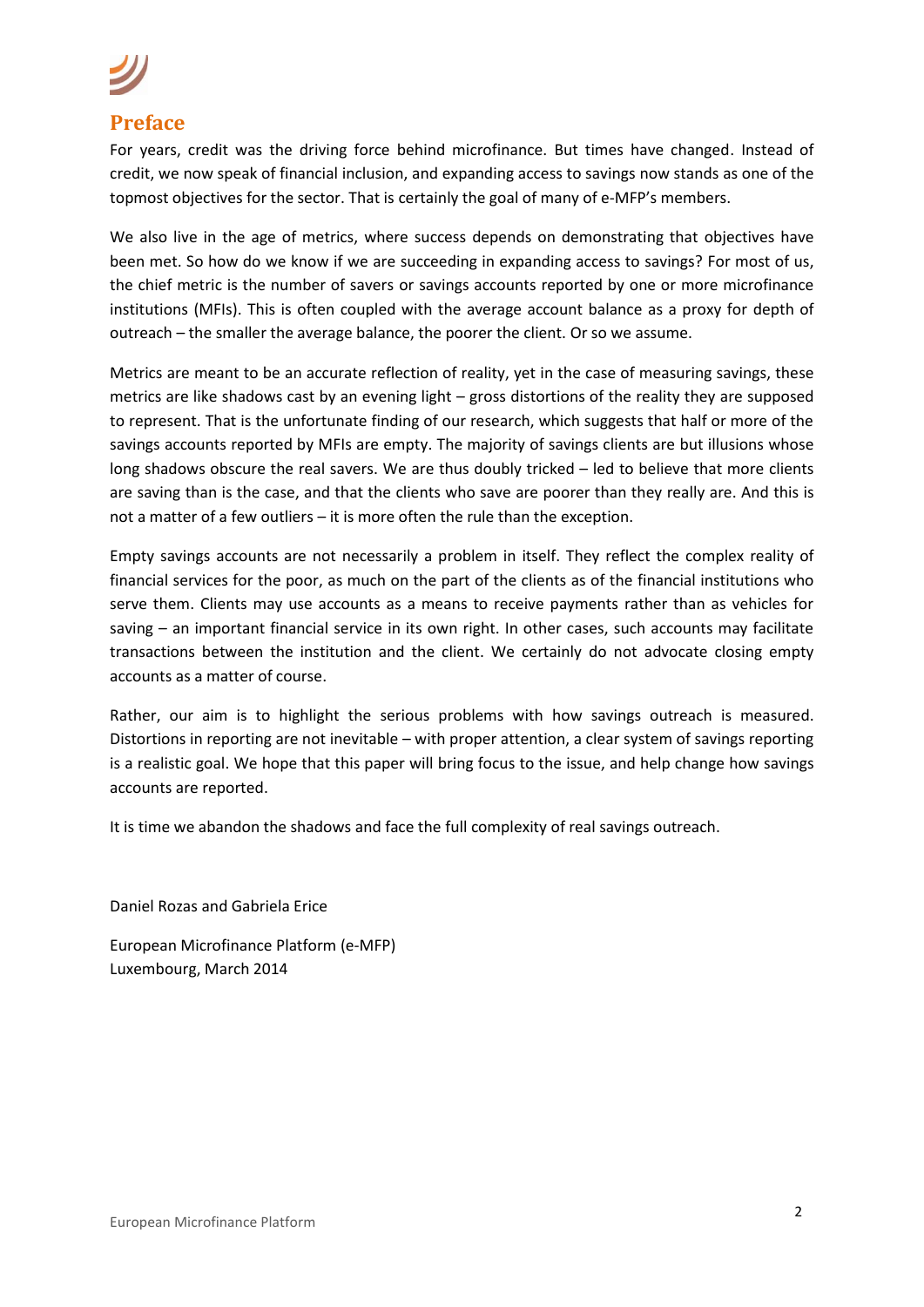### **Introduction**

In 2011, 906 microfinance institutions reporting savings to MIX Market reached 79 million depositors, with an average savings balance of USD 896 – figures that are roughly similar to those measuring loan outreach. For a sector whose roots are in credit rather than savings, this is an impressive achievement. It is also deeply misleading.

In this paper, we look at how MFIs and banks in Bolivia, Nicaragua, and Pakistan, as well as cooperatives among a mix of countries worldwide report their savings data. We find that 50-75% of savings accounts are effectively empty, while balances of actual savings accounts are at least double the average reported size. Rather than reaching a broad base of traditional microfinance clients, many MFIs are in fact reaching a substantially smaller number of families in the lower middle class and above.

As a tool for tracking financial inclusion achieved by microfinance institutions, the current system for reporting of deposits is woefully inadequate. If we as a sector are to reach the objectives we set out for financial inclusion, we must substantially change how deposits are reported.

### **Savings and financial inclusion**

There are several ways of looking at savings outreach. The most common approach parallels the methodology used for loans: MFIs report total deposits outstanding, and the number of active deposit accounts. From there, it's basic arithmetic to derive the average outstanding amount per depositor, which may be further adjusted for the country's average income (e.g. per capita gross national income, GNI). This is also the primary means one can use MIX Market data to evaluate savings outreach.



### **Figure 1. Over half of bank accounts are not used for saving**

Source: Global Findex, 2011. Note: transaction figures reported by Findex do not sum to 100% (right chart).

Another option is to shift perspectives and look at deposits activity as reported by clients. An excellent source for the client perspective is the Global Financial Inclusion Database [\(Findex\)](http://data.worldbank.org/data-catalog/financial_inclusion), whose most commonly reported indicator probably is the proportion of population that report having an account with a financial institution (45% in low and middle income countries versus 90% in high income countries). This is often used as a measure of financial inclusion for savings, however, as [Elizabeth Rhyne put it succinctly:](http://www.theguardian.com/global-development-professionals-network/dai-partner-zone/money-management-financial-inclusion-and-banking-the-unbanked) "while possession of a bank account may be a step toward financial inclusion, it should not be confused with genuine inclusion"<sup>1</sup>. Indeed, actual savings outreach is less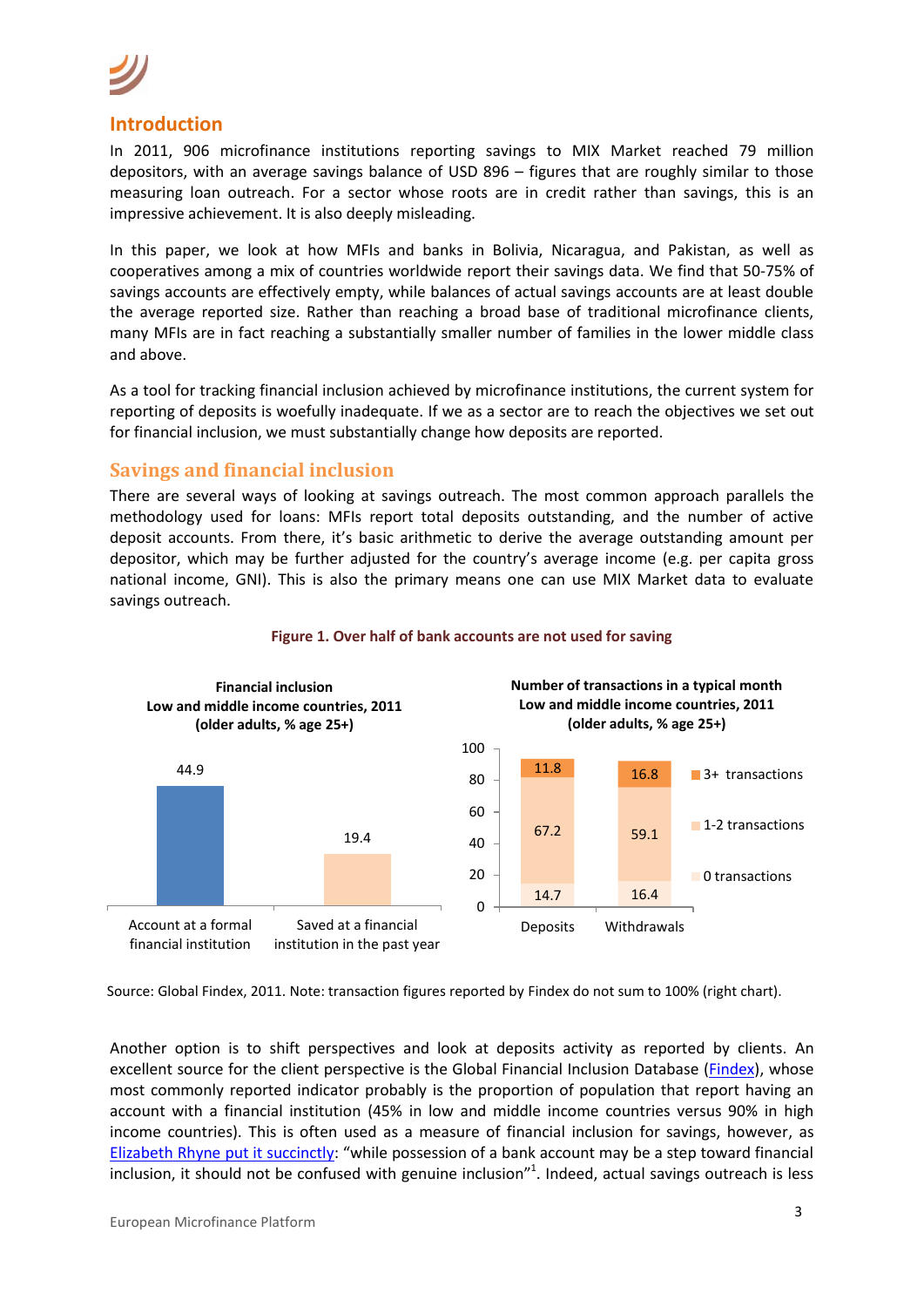than half as large: for those same low and middle income countries, only 20% report saving at a financial institution, while for those who own an account, the level of transaction activity varies greatly (see Figure 1).

### **Dormant versus empty accounts**

The gap between account ownership and savings activity is telling. Notably, the Findex data is selfreported – individuals responding that they have an account are by definition aware that they have one, even if they barely use it. There are of course those who don't even know they have an account. That can happen for long-unused accounts, but it can even be for recently opened ones as well: one [study](http://documents.worldbank.org/curated/en/2012/11/18256673/bringing-bank-doorstep-financial-education-influence-savings-behavior-among-poor-evidence-randomized-financial-literacy-program-india) found that 14% of poor rural residents in India who had opened a no-frills account with a banking correspondent in the prior 12 months were unaware of having such an account.<sup>2</sup>

An account that goes unused for a long period of time can often be classified as dormant.<sup>\*</sup> Nearly always, these accounts are empty or nearly empty, as people rarely forget where they've deposited sums that are significant to them.

Dormant accounts are a well-recognized phenomenon. In 2011, the Reserve Bank of India reported the apparently positive results of its 2009 financial inclusion targets for the banks under its supervision. The number of villages covered had doubled, while the number of bank accounts had grown by 60%.<sup>3</sup> And yet, three separate studies [\(MicroSave,](http://www.microsave.net/resource/no_thrills_dormancy_in_nfa_accounts) [CMF,](http://www.centre-for-microfinance.org/wp-content/uploads/attachments/csy/1299/28_NoFrills_Cuddalore.pdf) [Skoch\)](http://skoch.in/images/29/BKSwain.pdf?keepThis=true&TB_iframe=true&height=600&width=850&caption=Dr+BK+Swain) showed that 80-90% of these accounts were inactive<sup>4</sup> – hardly a sign of success. Likewise, during a presentation at the European Microfinance Week 2013, Ian Radcliffe of the World Savings Bank Institute highlighted that the issue of [number of savings accounts might be misleading](http://www.microcapital.org/special-report-youth-financial-inclusion-group-tackles-business-training-scaling-up-dormant-accounts-program-indicators-self-sufficiency-at-european-microfinance-week-emw2013/) due to a high number of accounts going dormant soon after opening and that the same situation applies to mobile money accounts.<sup>5</sup>

Of course, not all empty accounts are dormant. Accounts may be perfectly active and still empty. Consider clients who use an account to receive remittances, government payments, and other deposits, which they then withdraw in full. Such accounts stay empty most of the time, yet they clearly serve a useful role in expanding financial inclusion by allowing clients to receive payments cheaply and reliably. This was found to be a widespread practice in a [study](http://www.centre-for-microfinance.org/wp-content/uploads/attachments/csy/1901/26_Ramji_Financial%20Inclusion%20in%20Gulbarga.pdf) of rural Indian bank clients.<sup>6</sup>

### **Deposit accounts: vehicles for savings or transactions?**

Empty accounts thus represent two separate issues, both of which cloud our understanding of actual outreach: truly dormant accounts (which are both empty and unused) are false indicators of outreach and cannot be regarded as being useful contributors to financial inclusion. Meanwhile, accounts that are used purely for transactions represent an important part of financial inclusion, even if they cannot be regarded as vehicles for savings. Despite this difference, both types of accounts deeply skew the outreach figures commonly reported by MFIs.

The immediate problem is that empty accounts overstate the number of savers being served  $-$  a problem that is especially acute for dormant accounts. However, a related issue is that the presence of a large number of empty accounts lowers the average balance per account: the reality is that not only are fewer people saving, they are also maintaining substantially higher balances than what reported figures show.

The magnitude of these distortions can be great. Consider the case of Bolivia, which is often regarded as one of the *most mature* microfinance markets.<sup>†</sup> In 2008, Bolivian MFIs reported having 1.4 million

1

<sup>\*</sup> The precise definition ranges from some months to several years, according to the country regulation and/or the bank internal procedures.

<sup>†</sup> Economist Intelligence Unit (EIU) Microscope 2013 ranked Bolivia second most favorable microfinance business environment.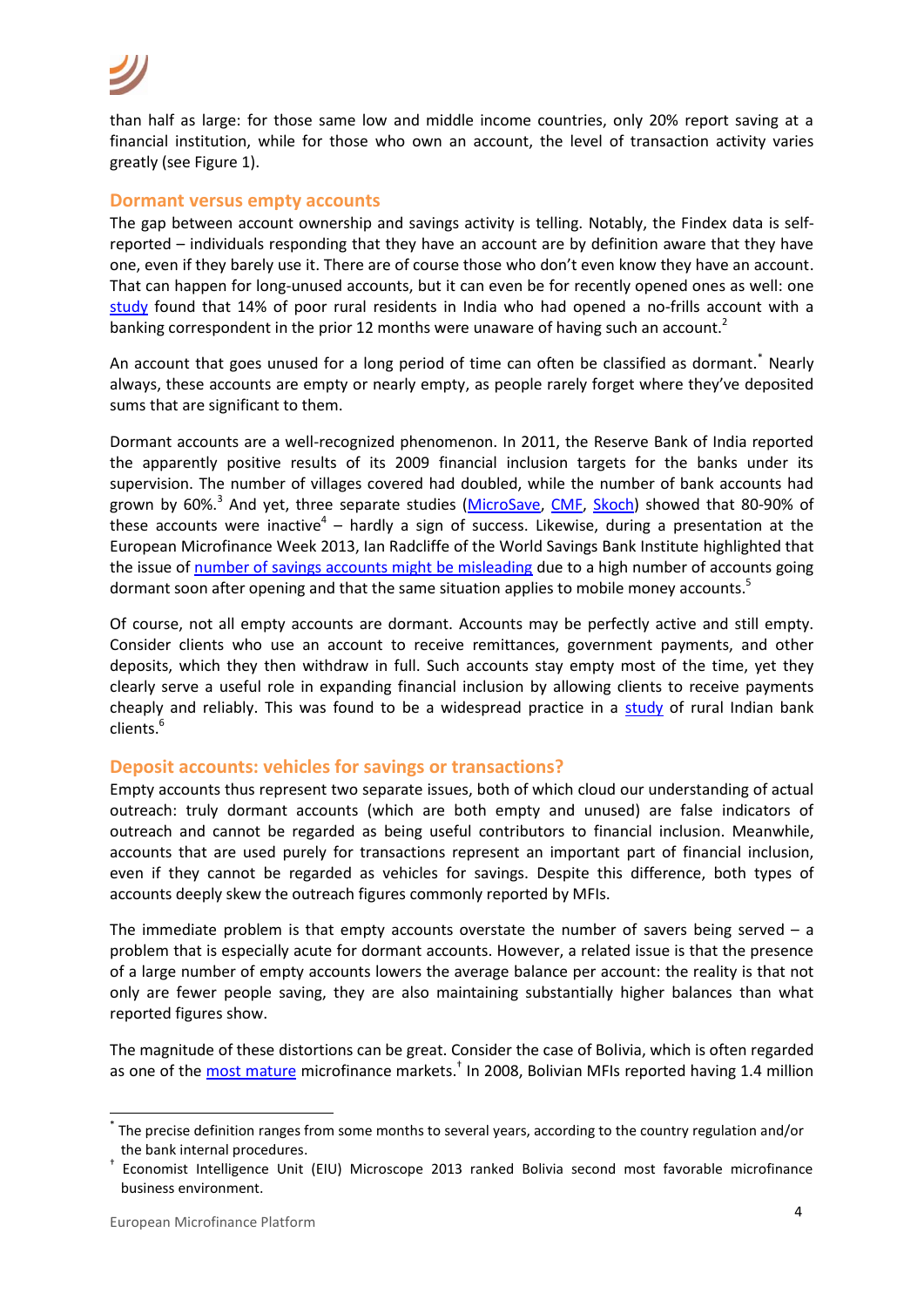current savings accounts, with an average balance of USD 309. Our analysis shows that 75% of these accounts are empty, while the rest have an average balance of USD 1,225 – four times larger than the headline figure. These are two vastly different levels of financial inclusion, yet the figure that gets reported is the one skewed by empty accounts.

### **Methodology for estimating empty accounts**

We derive these estimates using data stratified by different balance ranges, a form of reporting published from time to time by researchers and some regulatory bodies. For example, consider the stratification reported by the Bolivia Financial Supervision Authority in 2008 (Table 1).

| Range (\$)    | Amt (\$ M) | # Accounts | $Avg($ \$) |
|---------------|------------|------------|------------|
| $0 - 500$     | 40.5       | 1,332,029  | 30         |
| 501-1,000     | 28.1       | 40,268     | 697        |
| 1,000-5,000   | 131.1      | 61,201     | 2,142      |
| 5,000-10,000  | 70.2       | 10,365     | 6,770      |
| 10,001-15,000 | 38.5       | 3,257      | 11,821     |
| 15,001-20,000 | 22.3       | 1,318      | 16,882     |
| 20,001-30,000 | 27.2       | 1,162      | 23,378     |
| 30,001-50,000 | 26.0       | 699        | 37,264     |

**Table 1. Deposit Accounts, Bolivian MFIs 2008**

Source: Annual Report 2008, ASFI, Autoridad de

Supervisión del Sistema Financiero, Bolivia.

Notice that the average account balance is slightly below the mid-point for each range – except in the case of the lowest range (USD 0-500), where the average balance is far below the midpoint. This implies that within each range, the number of accounts in the lower half of that range is greater than in the upper half, and this difference is especially pronounced in the lowest range.

To get an estimate of empty accounts, we developed an algorithm that relies on the data from the lowest two ranges (in this case, USD 0-500 and USD 501-1000) to find the most plausible distribution, insuring that the estimate meets two requirements: 1)

the number of accounts and total balance both equal the values reported in the stratified data, and 2) the distribution is continuous between the ranges (for a detailed explanation, consult the [Excel file](http://www.e-mfp.eu/news/measuring_savings_outreach)  [available for download\)](http://www.e-mfp.eu/news/measuring_savings_outreach). When applied, the results for Bolivia look like this:



### **Figure 2. Estimated distribution of deposits accounts, Bolivian MFIs 2008**

Source: Annual Report 2008, ASFI, Autoridad de Supervisión del Sistema Financiero, Bolivia.

Notice how the distribution features a massive jump from less than 23,000 accounts with a balance between USD 0 and 20, to 1.1 million accounts that are empty. Our estimate is just one of many solutions that meet the two criteria described above. However there is no plausible solution that does not include a very large share of empty accounts.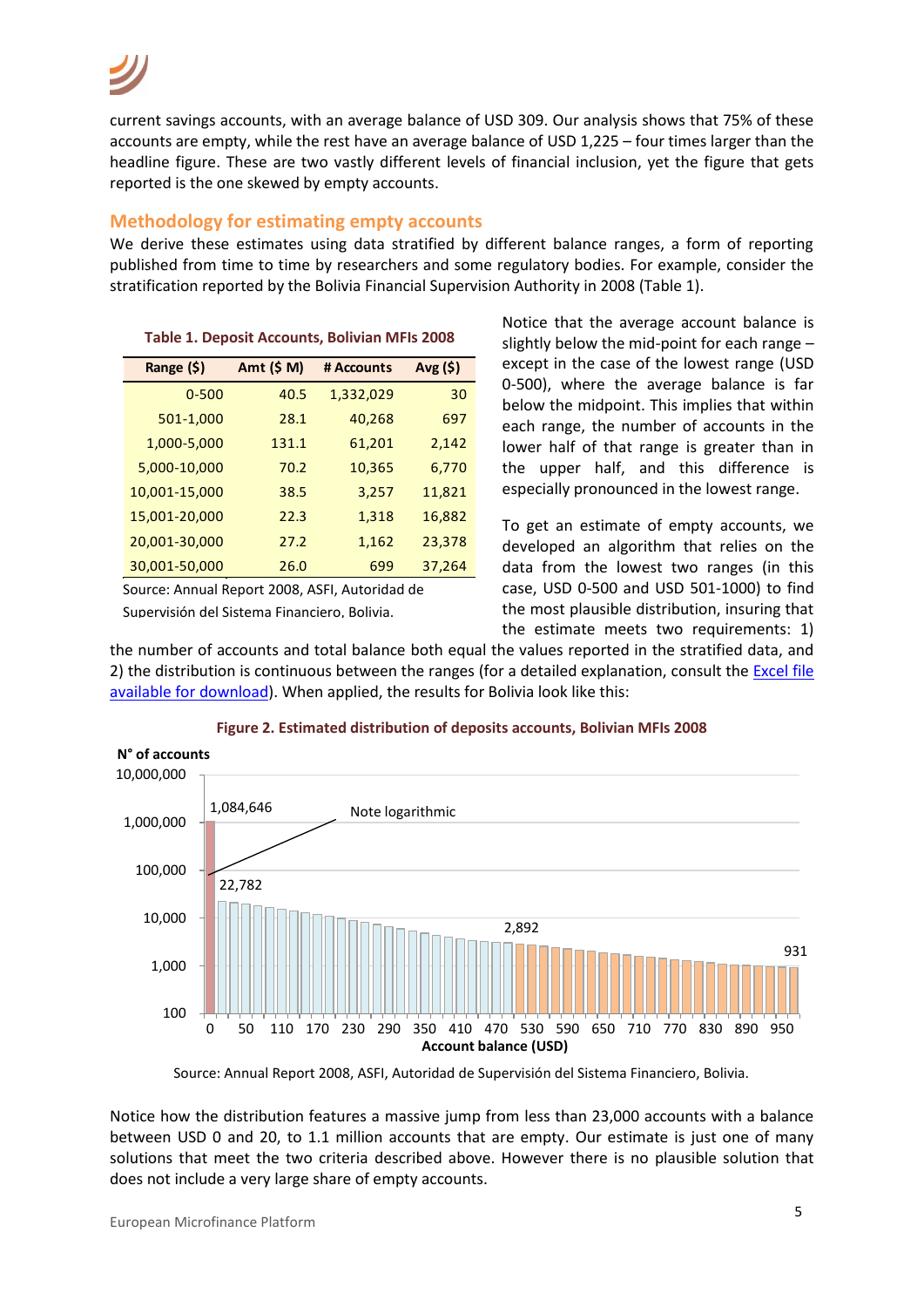### **Empty accounts: four case studies**

Having developed a working algorithm to estimate the number of empty accounts, we sought out examples of deposit reporting that was stratified by account size. Though such reporting proved rather rare, we were nevertheless able to find four diverse datasets covering different regions and institution types.

### **Bolivia**

Bolivia is often seen as among the most mature microfinance markets. It is certainly among the oldest. Thus, it is fortunate that Bolivia financial regulator, Autoridad de Supervisión del Sistema Financiero (ASFI), published stratified deposits data in its [2008 Annual Report,](https://www.asfi.gob.bo/Estad%C3%ADsticas/AnuarioEstad%C3%ADstico/Anuario2008.aspx) covering different types of institutions: banks, MFIs, and savings and credit cooperatives.<sup>7</sup>

According to the report, MFIs in Bolivia have the largest number of deposit accounts (1.45 million), followed by banks (944,000) and cooperatives (507,000). However, we estimate that 75% of accounts at MFIs and cooperatives are empty (Figure 3), while the issue is significantly smaller for banks, where 46% of accounts are empty. Thus, despite a reported outreach of half million fewer accounts, Bolivian banks actually have significantly more active accounts (507,000) than MFIs (366,000).

![](_page_5_Figure_6.jpeg)

![](_page_5_Figure_7.jpeg)

Source: Annual Report 2008, ASFI, Autoridad de Supervisión del Sistema Financiero, Bolivia.

The result of such a large number of empty accounts greatly affects outreach. Given their explicit mission to serve the poor, one would typically expect MFIs to have the majority of its accounts in the small-balance category. And at face value, the stratified data appears to support this, with accounts below USD 500 comprising 92% of all accounts at MFIs and 93% at cooperatives. Here again, empty accounts turn out to greatly skew the conclusions. The share of small accounts is in fact far smaller at both, with small accounts at MFIs dropping down to 68% of total outreach (Figure 4).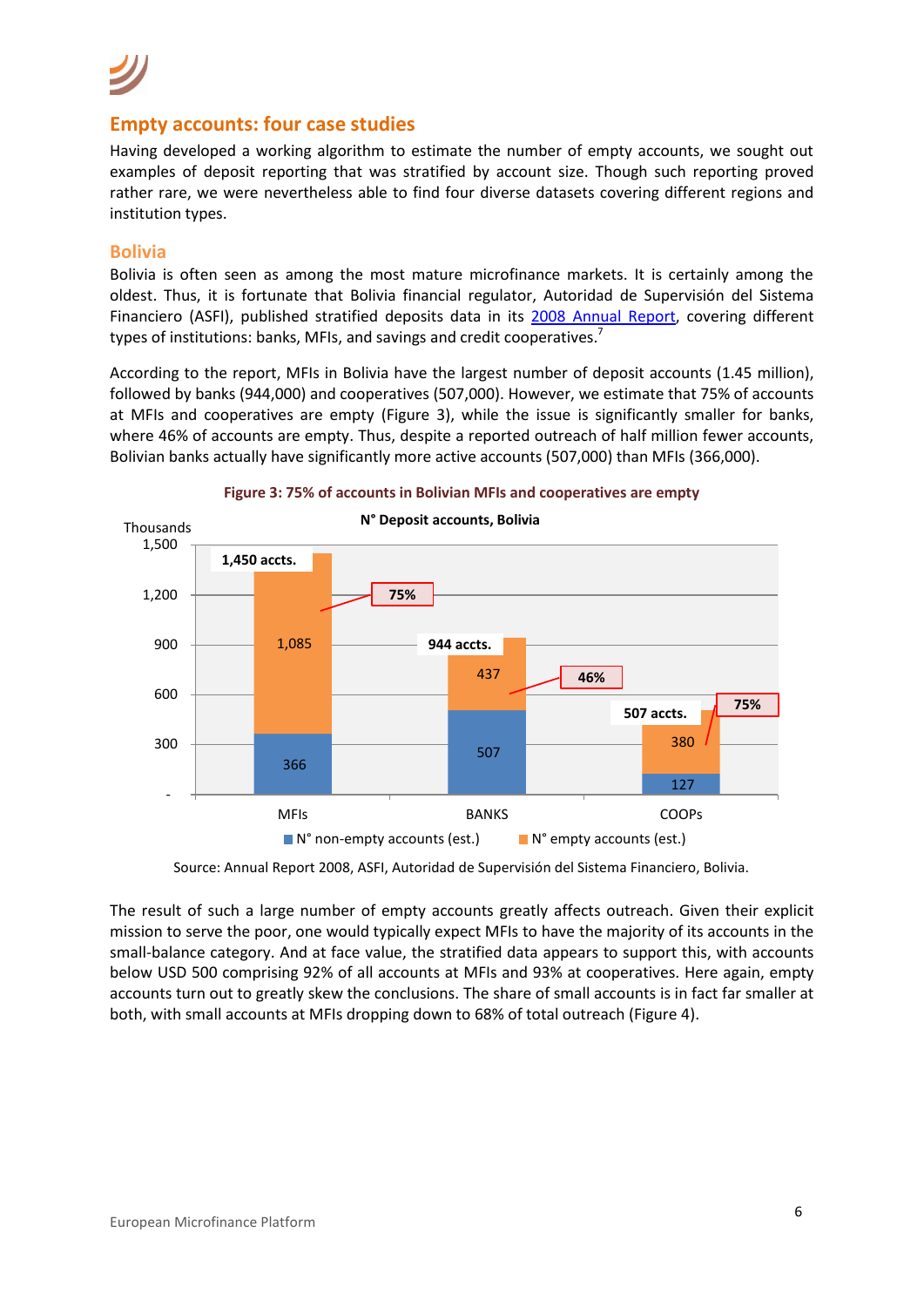![](_page_6_Figure_1.jpeg)

**Figure 4: Empty accounts exaggerate outreach to the poor**

According to Kurt Koenigsfest, General Manager of Bolivia's BancoSol, many accounts are both empty and dormant – a result of regulations in Bolivia that prohibit closing accounts without client consent. Other empty accounts are not dormant at all, but are actively used to receive remittances and government payments,<sup>\*</sup> as in the case with Indian clients mentioned earlier. Surely, this type of usage is more common among the poor than wealthier clients, who are less constrained by day-today spending needs and thus are more likely to maintain an ongoing balance in their accounts. That might partly explain why the share of empty accounts at MFIs and cooperatives is higher than for banks.

### **Nicaragua**

Nicaragua presents a very different market from Bolivia, reflecting generally a much lower level of financial sector development and where MFIs are not allowed to take deposits. † However, the supervising authority, Superintendencia de Bancos y de Otras Instituciones Financieras, regularly [reports](http://www.superintendencia.gob.ni/index.php?web=contenido&idd=1&idw=36) deposit data stratified by balance, allowing us to compare the outreach of specific institutions.<sup>8</sup> The presence of ProCredit in Nicaragua – a bank with a specific mission "to provide [simple savings for ordinary people](http://www.procredit-holding.com/en/about-us/procredit-today.html)" – allows us to compare its figures with those of banks without such a mission.

Nicaraguan banks show a similar rate of empty accounts as Bolivian banks (47%): out of a total of 465,474 accounts, around 217,000 are estimated to be empty. However, ProCredit Nicaragua shows a completely different trend with only 15% of accounts being empty, among the lowest of the cases studied in the present paper. Notably, it is also a substantial departure from ProCredit Bolivia, whose share of empty accounts (78%) is similar to that of other MFIs in Bolivia. The strict rules governing closing of accounts in Bolivia may be one of the reasons for this difference, however this is an area that needs further study.

**.** 

Source: Annual Report 2008, ASFI, Autoridad de Supervisión del Sistema Financiero, Bolivia.

<sup>\*</sup> Kurt Koenigsfest, interview, London, Oct 30, 2014.

<sup>†</sup> EIU Microscope ranks Nicaragua's microfinance business environment on position 14 in the Global Microscope 2013.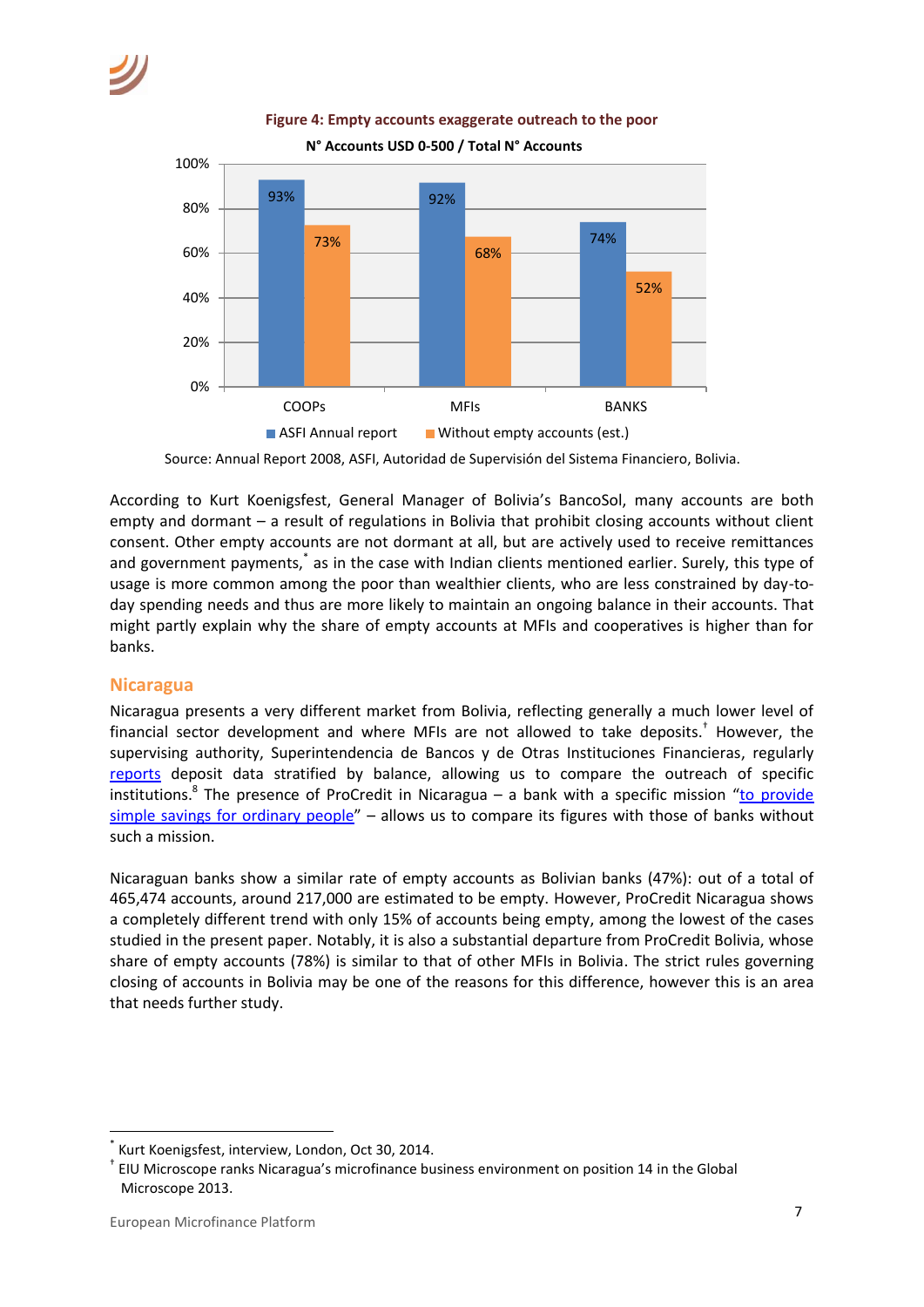![](_page_7_Figure_1.jpeg)

**Figure 5: ProCredit Nicaragua has significantly fewer empty accounts than its peers**

Source: Superintendencia de Bancos y de Otras Instituciones Financieras, September 2013, Nicaragua

### **World Council of Credit Unions (WOCCU)**

In 2002, the World Council of Credit Unions (WOCCU) collected savings deposit data from eighty-five cooperatives in Guatemala, Ecuador, Bolivia, Romania and the Philippines as part of a study looking at how to sustainably mobilize small deposits.<sup>9</sup>

Combined, these institutions reported 2.4 million accounts, with the vast majority (2.3 million) having a balance below USD 300. However, our analysis shows that 57% of these accounts were empty accounts – a figure lower than that of Bolivian MFIs and cooperatives, but still higher than both Bolivian and Nicaraguan banks.

![](_page_7_Figure_7.jpeg)

![](_page_7_Figure_8.jpeg)

Source: Hirschland, M. (ed.) (2005), using data from 85 cooperatives in 5 countries (2002)

The result also changes the average balance of these cooperative accounts. Instead of the USD 33 average cited by the study, the average balance of non-empty accounts was USD 83.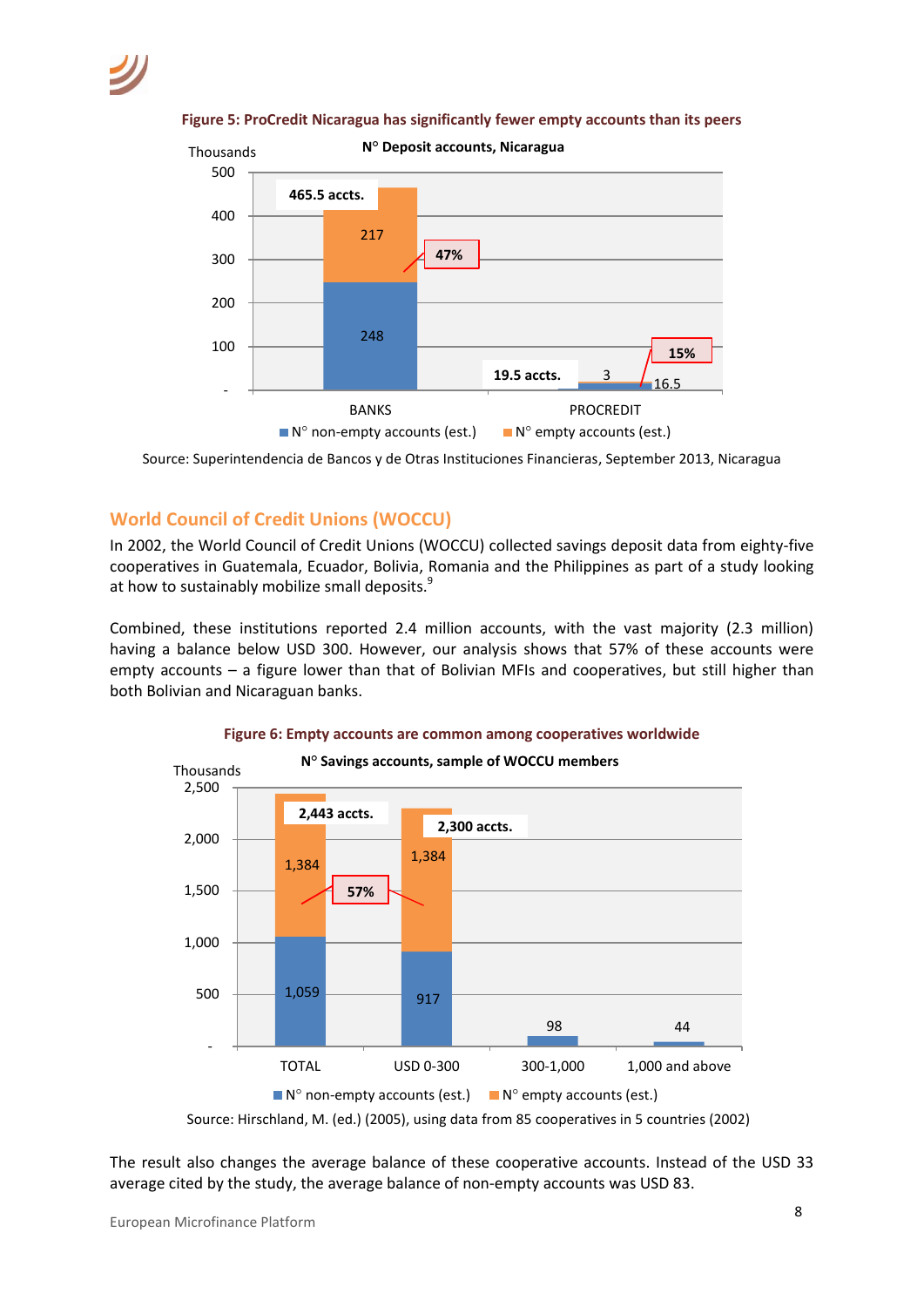### **Pakistan banks**

Among the four case studies in this paper, the banking sector in Pakistan is the only one that avoids the pattern seen elsewhere. The data comes from the [Statistical Supplement](http://www.sbp.org.pk/reports/annual/arFY12/Vol2/Chapter-6.pdf) of the Annual Report 2012 of the State Bank of Pakistan.<sup>10</sup> Notably, this sample includes all types of deposits, and not just savings accounts as in the previous samples. However, the presence of other accounts does not change the ability of our algorithm to estimate the number of empty accounts.

Banks in Pakistan show essentially no empty accounts at all – out of almost 32 million accounts reported, fewer than 3000 accounts are estimated to be empty. This is a negligible rate of 0.01%, and is far below the accuracy threshold of our estimation algorithm.

There are several reasons why this should be the case. One plausible argument is that the combination of regulatory mandates to close dormant accounts and existing minimum balance requirements would serve to keep empty accounts essentially off the books. However, this question needs further research.

### **Conclusion**

The four cases studies in this document show that empty savings accounts are present in very different countries, often accounting for half or more of accounts served by financial institutions, especially in MFIs and cooperatives that normally target poor and financially excluded populations.

The explanations for the existence of these accounts are many: these accounts may reflect client usage patterns that favor full withdrawal of payments or they may be actually dormant accounts, closing which may in some cases require significant administrative obstacles, as is the case in Bolivia. It's also worth noting that institutions with a mission to serve the poor may not have an incentive to close empty accounts: on the one hand, they can be used to maintain contact with the client and, on the other, they help show better outreach figures. By contrast, most commercial banks wouldn't normally see the same benefits for keeping these accounts open as they don't have (or need to measure) the financial inclusion objectives of many MFIs.

### **Way Forward**

The issue of empty accounts is not a problem per se. There are many legitimate reasons, both in terms of client service and institutional advantage, for keeping such accounts open. We are not suggesting that empty or even dormant accounts must necessarily be closed – that decision is best left up to the individual institutions and financial regulators. However, because these accounts greatly skew the metrics used for evaluating savings outreach, the current reporting methodology for savings is woefully inadequate.

As an initial recommendation, we suggest that savings metrics should include the following:

- Reporting of stratified balances, including explicit separation of empty and nearly empty accounts (e.g. <USD 1 or <0.001 GNI per capita).
- Reporting of accounts stratified by transaction frequency. This should include essentially inactive accounts (for example, 0 transactions over past 6 months), as well as a few levels of stratification by level of activity (<1 transaction, 1-2 transactions, 3+ transactions per month).
- Reporting of number of total transactions per period (month or quarter) stratified by transaction size (<USD 10, USD 10-50, etc.).

This additional reporting may incur marginally higher costs and administrative burdens, but given the level of emphasis the sector places on financial inclusion via savings, improving the quality of reporting is essential.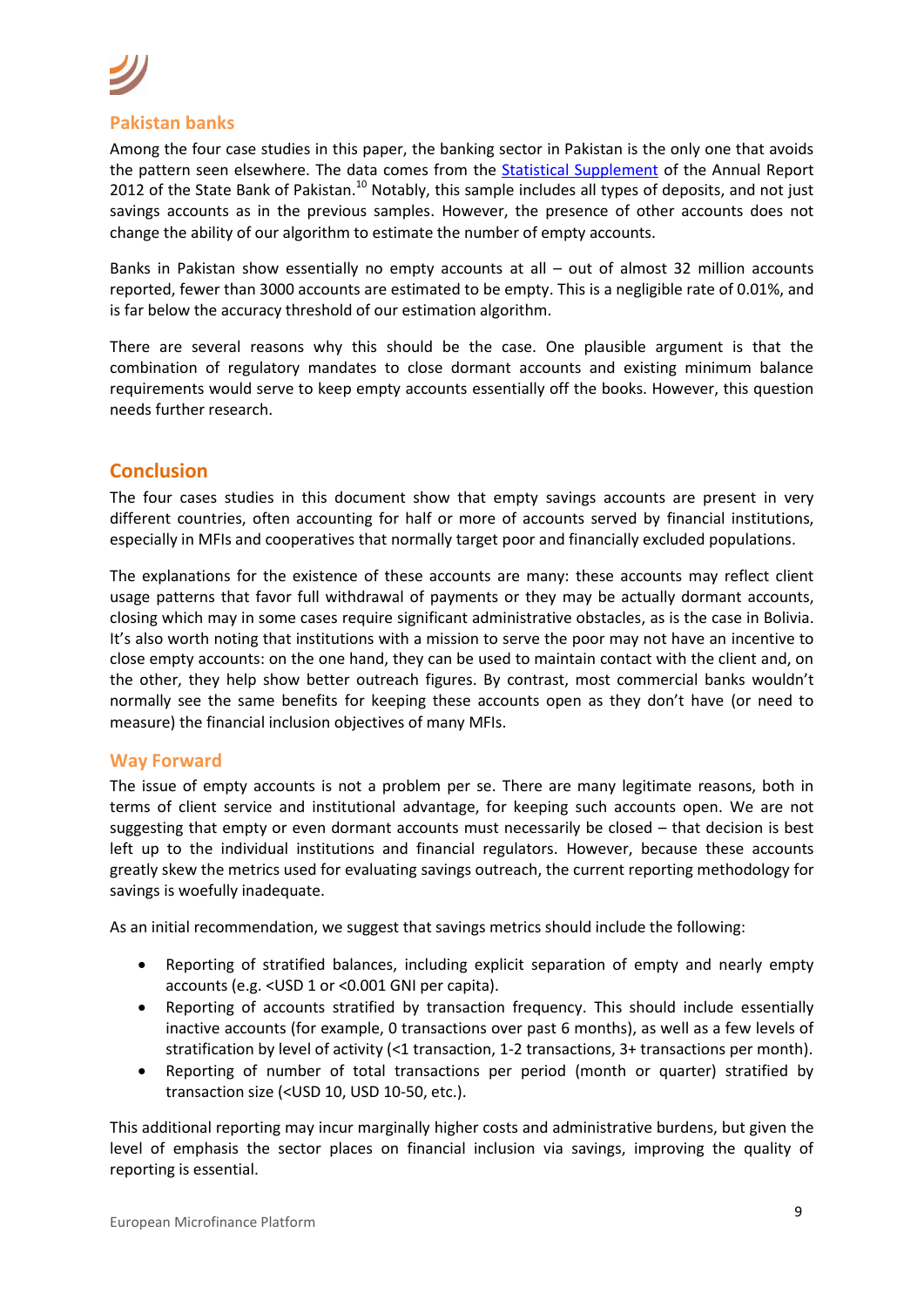**.** 

- $^{1}$  Elizabeth Rhyne: A holistic approach to money management. DAI partner zone, The Guardian.
- 2 Sarr, Leopold; Sadhu, Santadarshan; Fiala, Nathan. 2012. *Bringing the Bank to the doorstep: does financial education influence savings behavior among the poor? - evidence from a randomized financial literacy program in India*. Washington DC ; World Bank.
- <sup>3</sup> M. Rajshekhar (2012): [Special feature: Banking to the poor mostly on paper.](http://articles.economictimes.indiatimes.com/2012-02-28/news/31108145_1_bank-accounts-usha-thorat-banking-access) Feb 28, 2012, ET Bureau, The Economic Times India.
- $4$  MicroSave, 2011, No thrills Dormancy in NFA Accounts, MicroSave, India.

S. Thyagarajan & Jayaram Venkatesan, 2008: Cost –Benefit & Usage Behaviour Analysis of No Frills Accounts: A study report on Cuddalore District. College of Agricultural Banking & Institute for Financial Management and Research, Centre for Micro Finance.

Skoch: Harnessing Hidden Potential of No-frills Accounts.

- <sup>5</sup> MicroCapital (2013): [Special report: Youth Financial Inclusion Group Tackles Business Training, Scaling](http://www.microcapital.org/special-report-youth-financial-inclusion-group-tackles-business-training-scaling-up-dormant-accounts-program-indicators-self-sufficiency-at-european-microfinance-week-emw2013/)[up, Dormant Accounts, Program Indicators, Self-sufficiency at European Microfinance Week.](http://www.microcapital.org/special-report-youth-financial-inclusion-group-tackles-business-training-scaling-up-dormant-accounts-program-indicators-self-sufficiency-at-european-microfinance-week-emw2013/) Nov 12, 2013, MicroCapital.org.
- <sup>6</sup> Minakshi Ramji (2009): Financial Inclusion in Gulbarga: Finding usage in Access. Working Paper Series No. 26, January 2009, Institute for Financial Management and Research, Centre for Micro Finance.
- <sup>7</sup> Autoridad de Supervisión del Sistema Financiero (2008): Annual Report 2008, ASFI, Bolivia.
- <sup>8</sup> Superintendencia de Bancos y de Otras Instituciones Financieras (2013): Depósitos estratificación por monto y modalidad, Sep 30, 2013, Nicaragua.
- $9$  M. Hirschland (ed.) (2005): Savings Services for the Poor: An Operational Guide, Kumarian Press 2005. Chapter 3 "The keys to cost recovery". David C. Richardson and Madeline Hirschland
- <sup>10</sup> State Bank of Pakistan (2012): *Annual Report 2011-2012 (Statistical Supplement)*, Pakistan.

### **Other sources**

- Center for Financial Inclusion (2013): [Seizing the Moment: On the Road to Financial Inclusion.](http://centerforfinancialinclusionblog.files.wordpress.com/2013/11/seizing-the-moment-fi2020-synthesis-report.pdf) Financial Inclusion 2020, A Global Forum, Center for Financial Inclusion, ACCION.
- Daniel Rozas (2013): [Are MFIs overstating savings outreach?](http://www.blog.e-mfp.eu/blog/are-mfis-overstating-savings-outreach) Oct 28, 2013, European Microfinance Platform Blog.
- Elisabeth Rhyne (2013)[: A Holistic Approach to Money](http://cfi-blog.org/2013/04/12/a-holistic-approach-to-money-management/) Management. Apr 12, 2013, Center for Financial Inclusion Blog.
- Elisabeth Rhyne (2012): [The Better Than Cash Alliance is out to create a "Cash Lite" World](http://cfi-blog.org/2012/09/26/the-better-than-cash-alliance-is-out-to-create-a-cash-lite-world/). Sep 26, 2012, Center for Financial Inclusion Blog.
- Elisabeth Rhyne (2012a): [What's wrong with "Banking the](http://cfi-blog.org/2012/10/09/whats-wrong-with-banking-the-unbanked/) Unbanked"? Oct 9, 2012, Center for Financial Inclusion Blog.
- Grameen Foundation (2013): [Addressing dormancy in savings accounts: insights from the Cashpor BC](http://www.grameenfoundation.org/resource/addressing-dormancy-insights-gfi-cashpor-bc-project)  [project.](http://www.grameenfoundation.org/resource/addressing-dormancy-insights-gfi-cashpor-bc-project) A Grammeen Foundation India Series, Grameen Foundation India.
- Joachim Bald (2008): [Stability of Small Balance Deposits.](http://www.cgap.org/sites/default/files/CGAP-Technical-Guide-Stability-Small-Balance-Deposits-Jun-2009.pdf) CGAP Technical Note.
- The Economist Intelligence Unit (2013): Global microscope on the microfinance business environment [2013.](http://www.citigroup.com/citi/citizen/community/data/EIU_Microfinance_2013_Proof_08.pdf) The Economist Intelligence Unit Limited 2013.